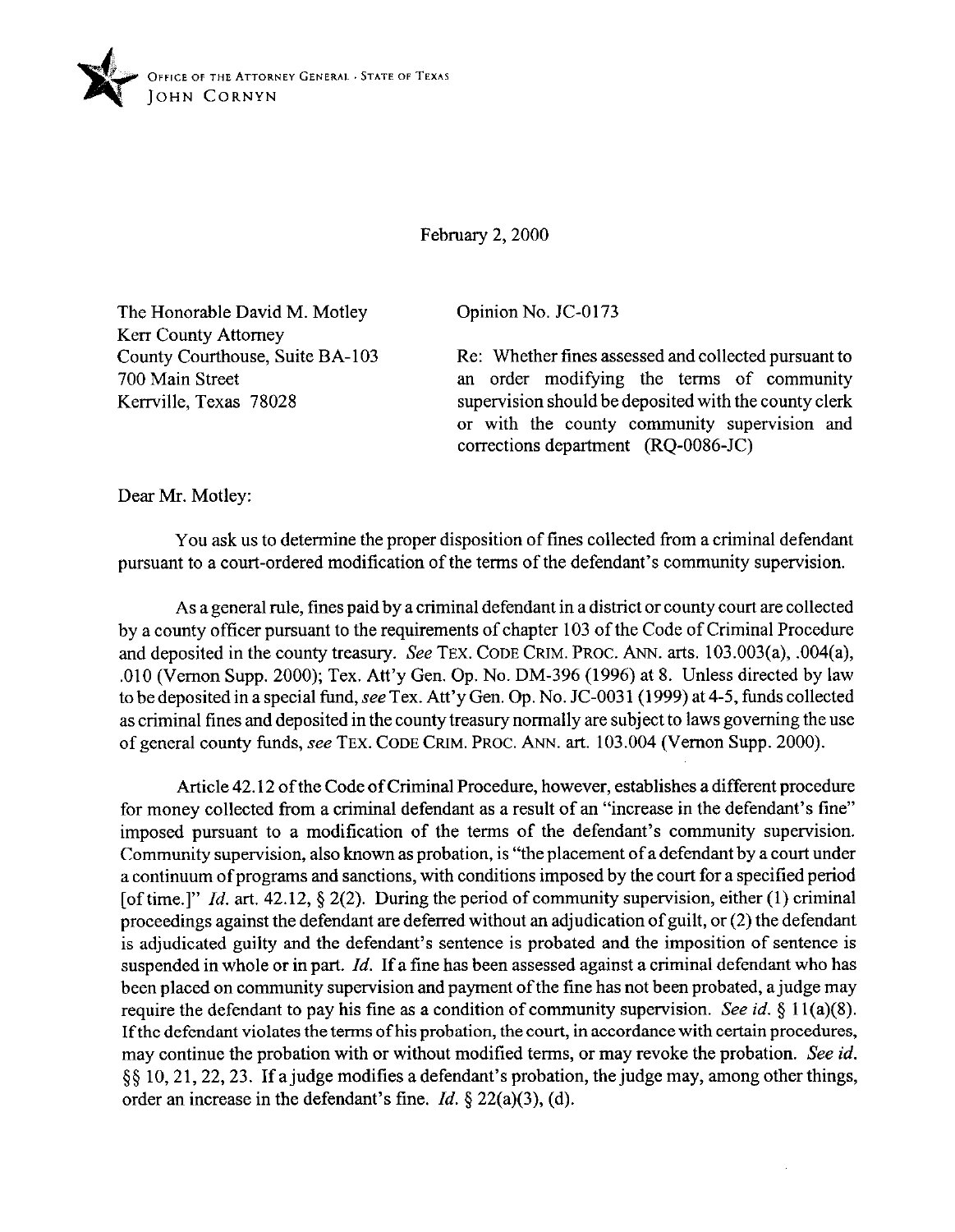Money received by the judge from the increase in the defendant's fine must be deposited in a special fund in the county treasury to be used by the county community supervision and corrections department pursuant to chapter 76 of the Government Code:

> (d) A judge may impose a sanction on a defendant described by Subsection (a)(3) of this section by increasing the fine imposed on the defendant. The original fine imposed on the defendant and an increase in the tine imposed under this subsection may not exceed the maximum tine for the offense for which the defendant was sentenced. The judge shall deposit money received from an increase in the defendant's fine under this subsection in the special fund of the county treasury to be used for the same purpose for which state aid may be used under Chapter 76, Government Code.

*Id.* art. 42.12, § 22(d). Thus, a fine collected from a defendant on probation must be deposited in a special fund for use of the county probation department if there has been an "increase in the defendant's fine" pursuant to a probation modification.

You ask us to determine whether there is an "increase in the defendant's fine" when a probationer is ordered to pay all or part of the remainder of a partially probated tine:

> D is charged with a Class B misdemeanor, for which the possible range of punishment is up to 180 days in jail, and up to a \$2,000 fine. D pleads guilty, and is assessed the entire 180 days in jail, fully probated, and is assessed the entire \$2,000 fine, of which \$1,500.00 is to be probated.

> After several months, D's probation officer receives information that D has committed a new offense, which constitutes a violation of D's probation. D is arrested on a Motion to Revoke or Modify Probation, and a hearing is held on the motion. At the hearing, the judge decides that the D's probation should be modified rather than revoked, and as punishment for the violation, reinstates \$l,OOO.OO of the \$l,SOO.OO that was originally probated.

> D, duly chastened, and attempting now to comply fully with his terms and conditions ofprobation, arrives at the courthouse, with \$1 ,OOO.OO in hand (having previously paid the original \$500.00 tine assessed at the time of the sentencing). Unfortunately, the probation department tells D that he must give them the money, and the Kerr County Clerk tells him that the money must be deposited with them. D is at a loss.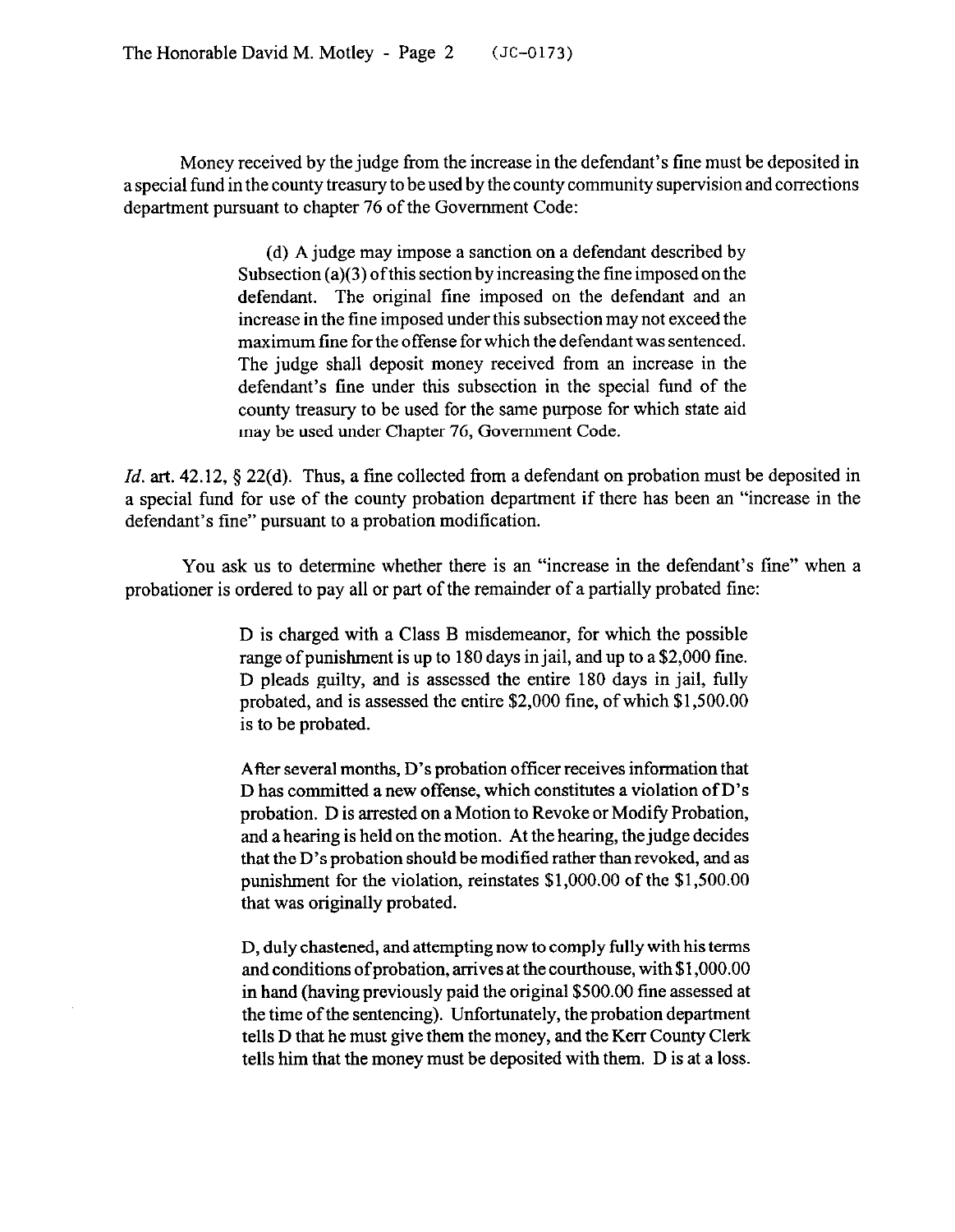Letter from Honorable David M. Motley, Kerr County Attorney, to Honorable John Comyn, Texas Attorney General (July 15,1999), Brief at 1 (on tile with Opinion Committee) [hereinafter "County Attorney's Brief'].

Although your hypothetical calls on us to determine which county officer or department should accept the funds from the defendant, in our view the critical issue raised by your inquiry is not who should collect the funds, but where the funds ultimately should be deposited. Irrespective of which office initially collects the money from the defendant, article 42.12 is concerned about where the money ends up. If the fine imposed under the circumstances you describe is an "increase in the defendant's tine," it must be deposited in the county probation department's special fund pursuant to article 42.12, section 22(d), of the Code of Criminal Procedure. Otherwise, it goes into the county's general treasury fund.

You tell us that the Kerr County Adult Community Supervision and Corrections Department argues that when a judge reinstates part of a fine that has been probated, there has been an increase in the defendant's fine for purposes of article 42.12. See County Attorney's Brief, supra, at 2. You also tell us that the Kerr County Clerk argues, on the other hand, that in such a case there has been no increase in the tine imposed on the defendant, but only an increase in the portion of the fine that is immediately payable instead of probated. *Id.* at 1.

In our view, an "increase in a defendant's fine" for purposes of article 42.12, section 22(d), of the Code of Criminal Procedure means an increase in the total tine assessed against the defendant, including the probated and unprobated portions of the fine. The language of article 42.12 suggests that "an increase in a defendant's fine" refers to an increase in the "original fine" imposed upon the defendant: "The original fine imposed on the defendant and an increase in the fine imposed under this subsection may not exceed the maximum tine for the offense for which the defendant was sentenced." TEX. CODE CRIM. PROC. ANN. art. 42.12 § 22(d) (Vernon Supp. 2000). The "original fine," we believe, is the total fine assessed against the defendant at the time the defendant was sentenced and placed on community supervision. Only when there has been an increase in the total amount ofthe original tine has there been an "increase in the defendant's fine" for purposes of article 42.12, section 22(d) of the Code of Criminal Procedure.

In the scenario you lay out, the defendant was assessed a total fine of \$2,000, of which \$1,500 was probated and \$500 was required to be paid immediately. You say that the judge did not increase the amount of the \$2,000 fine, but "reinstate[d] \$1,000.00 of the \$1,500.00 fine that was originally probated." County Attorney's Brief, *supra*, at 1. But we believe that no "increase in a defendant's tine" has occurred in such a case because the total fine originally assessed against the defendant, \$2,000, was not increased. Indeed, there could have been no increase in the defendant's tine in your scenario, since the defendant had already been sentenced to the maximum tine allowable for that offense. Article 42.12, section 22(d) provides that the original fine imposed on the defendant and an increase in the fine may not exceed the maximum fine for the offense for which the defendant was sentenced. *Id. 5* 22(d).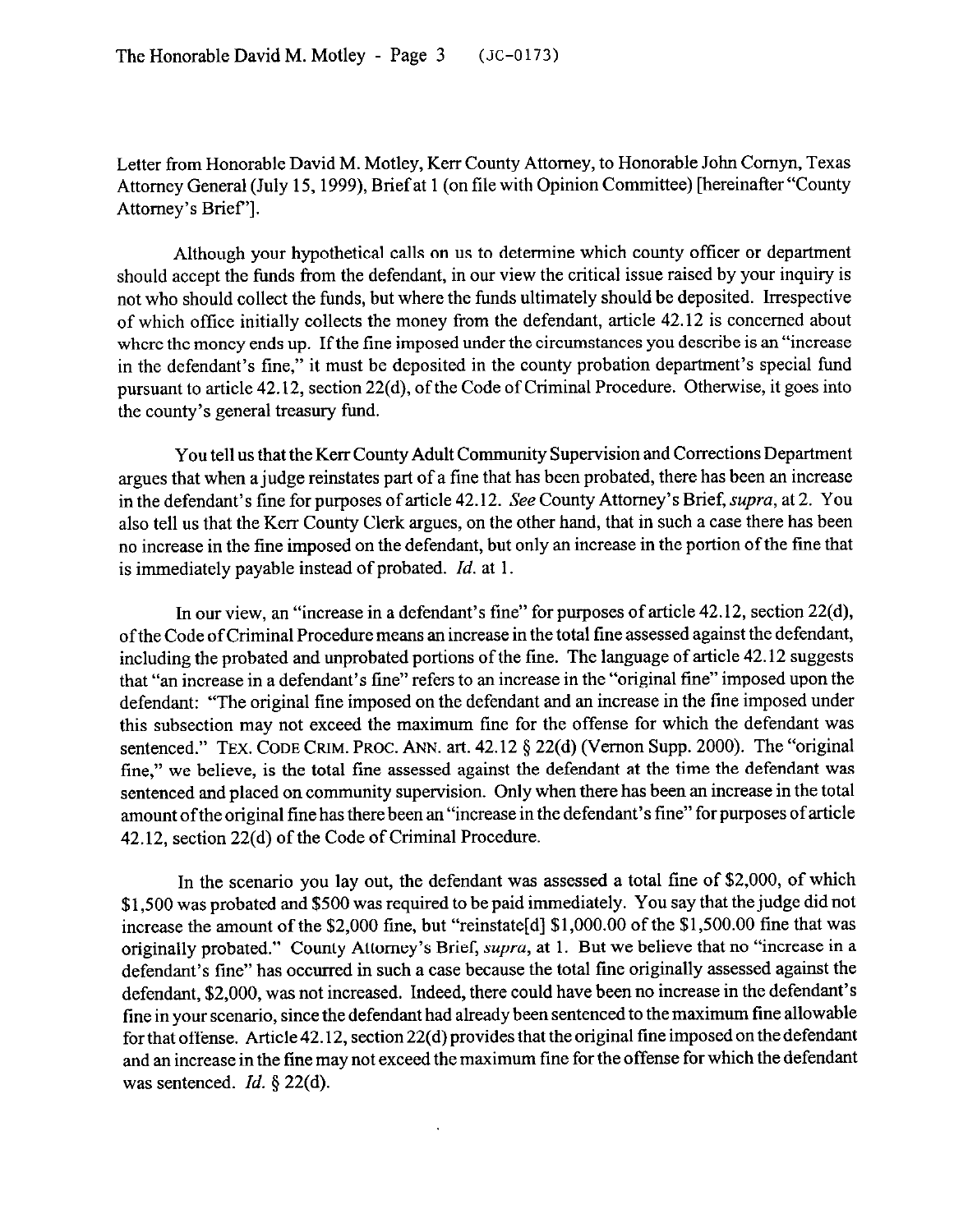You also ask about the effect of an increase in a defendant's fine, as opposed to a modification of community supervision terms that does not effect an increase, when the defendant is serving community supervision as part of a negotiated plea bargain. See County Attorney's Brief, supra, at 2. Plea bargaining involves a preconviction bargain between the prosecutor and the defendant where the prosecutor makes a concession in exchange for the defendant's promise to plead guilty or nolo contendere. *Perkins v. Third Court of Appeals, 738* S.W.2d 276, 282 (Tex. Crim. App. 1989). The Code of Criminal Procedure provides that "[n]o plea of guilty or nolo contendere shall be accepted by the court unless it appears that the defendant is mentally competent and the plea is free and voluntary." **TEX. CODE GRIM. PROC.** ANN. art. 26.13(b) (Vernon 1989). When a defendant enters a plea of guilty or nolo contendere pursuant to a plea bargain, and the plea is accepted and the agreement approved by the trial court, the state is bound to carry out its side of the plea bargain. See *Expavte Austin,* 746 S.W.2d 226, 227 (Tex. Crim. App. 1988) (en bane). If the state does not live up to its part of the plea bargain and the bargain was used as inducement for a plea, then doubt is raised as to whether the plea was truly voluntary. *Id.* You suggest that where a defendant has pleaded guilty in exchange for probation and payment of a certain fine, then an increase in that fine by the court changes the terms of the plea bargain and renders it involuntary.

Article 42.12, section 22 of the Code of Criminal Procedure allows a court to modify the terms of a defendant's probation. TEX. CODE CRIM. PROC. ANN. art. 42.12, § 22 (Vernon Supp. 2000). "Because a trial court retains continuing jurisdiction over a defendant's probation, it has almost unlimited authority as a matter of law to alter or modify any conditions of probation during the probationary period." *Stevens* v. *State,* 938 S.W.2d 517,520 (Tex. App.-Fort Worth 1997, pet. ref d). You suggest that while a court clearly may modify the conditions of probation, it is not clear that the court may change the "essential terms of the underlying judgment." County Attorney's Brief, supra, at 2. However, the Code of Criminal Procedure characterizes an increase in the defendant's fine as one of the conditions of community supervision that a court may modify. See **TEX. CODE GRIM. PROC.** ANN. art. 42.12, \$22(a)(3) (Vernon Supp. 2000); *cf: Christopher v. State,*  1999 WL 997800 at 2, n. 1 (Tex. App.-Houston [ 1st Dist.] 1999, pet. filed) (stating that an extension of the period of community supervision is a "modification of the conditions of community supervision" under article 42.12, section 22(a), of the Code of Criminal Procedure). The possibility of an increase in the tine is a part of the plea bargain, and thus the imposition of an increase as part of a probation modification does not render the plea agreement involuntary. See *Speth v. State,* 1999 WL 1076342 (Tex. Crim App.1999); *Stevens, 938* S.W.2d at 520.